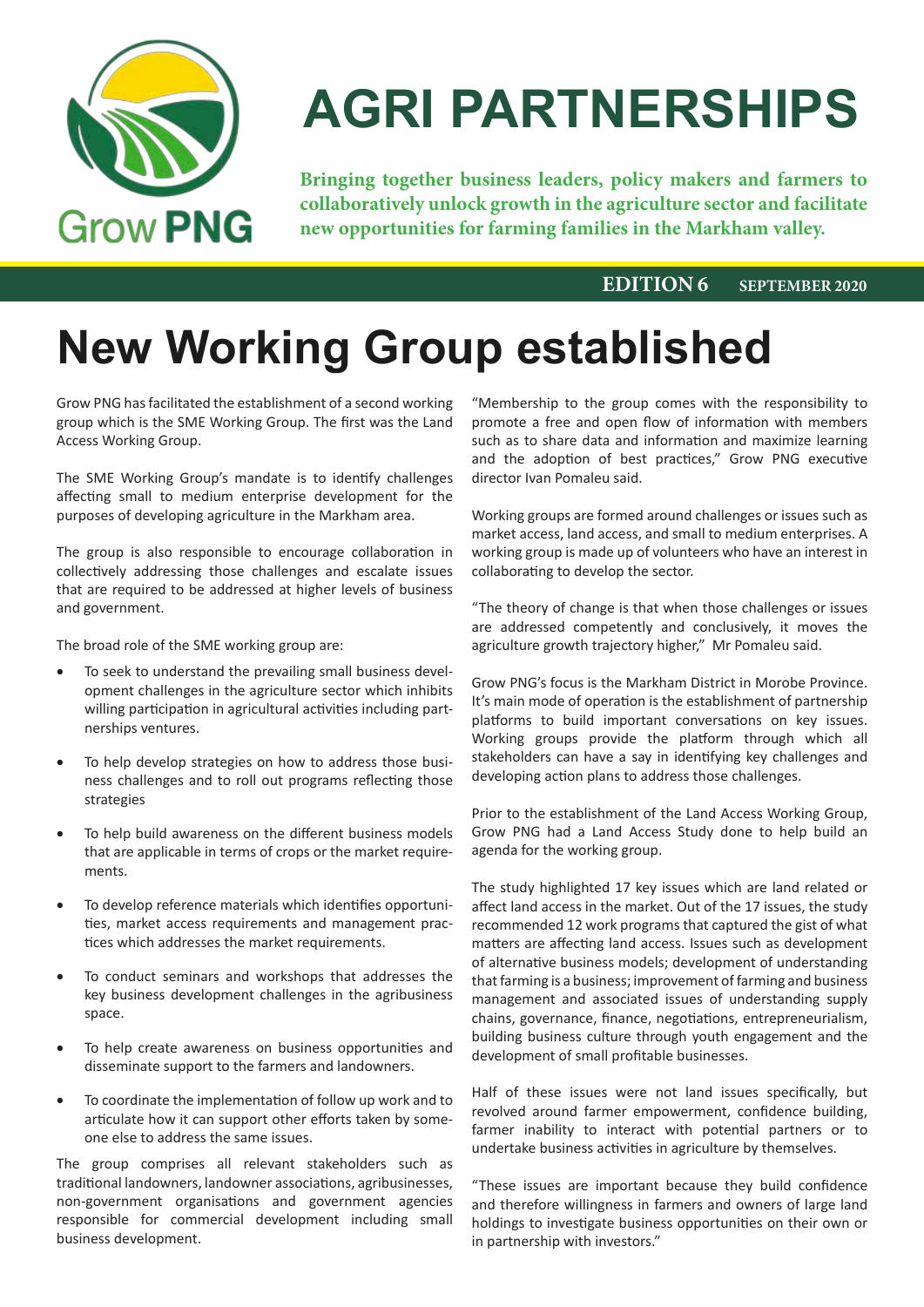

### **SME Working Group holds first meeting**

The SME Working Group held its first meeting on September 29. Members of the group comprises stakeholders from across the agriculture sector, relevant government agencies and banks.

The meeting brought together 32 representatives and among them were 7 women. Participants included:

- Representatives from large commercial agribusinesses Agmark, Outspan, SP Brewery and NKW Fresh.
- A good number of representatives from the farmer groups and cooperatives such as Chingwam Rice Farmer Cooperative, Agi Agro Cocoa and Oil Palm Cooperative, Markham Cocoa Cooperative, Markham Women in Agriculture, Markham Youth in Agriculture.
- Representatives from BSP SME Lae and National Development Bank Lae.
- Public sector agencies and regulatory bodies such as Coffee Industry Cooperation, National Research Institute (NARI) and DAL Erap.
- Agri SME representatives from Nakama Business Group and Innovative Industry.

SME Hore Agricultural Services is also a member of the Working Group.

Discussions at the meeting covered the need for strengthening linkages between farmer groups and markets.

The large agribusinesses highlighted that there is existence of market knowledge by the farmers.

Farmers are aware of the available markets however; they need effective coordination of the supply chain requirements - this is what is missing in the process, said Basavaraj Mashetty from Outspan.

Perspectives from a SP Brewery representative are that large agribusinesses are well established in three main areas which are farming, supply base and farmer engagement. These businesses meet all the costs for logistics, capacity building and farmer incentives in order to bring produce or raw material to processing facilities or markets.

NBD and BSP SME provided information about bank requirements in terms of SME support.

BSP indicated that the type of crop determines acquisition of loans and credit scheme guarantee for the bank.

NDB emphasized that the availability of a market for any crop determines loan guarantee for the farmers such as the oil palm model currently in use that can be adapted for other crops as well.

Grow PNG's operating model is to establish stakeholder discussion forums through working groups.

*Representative of Agmark Coffee sharing a success story of working with a cooperative in Morobe.*

Any organisation is welcome to become a partner of Grow PNG and its Working Groups. Partners are expected to have an interest in the country and agriculture, a commitment to supporting smallholders and rural development and an openness to partner with other organisations in a pre-competitive space.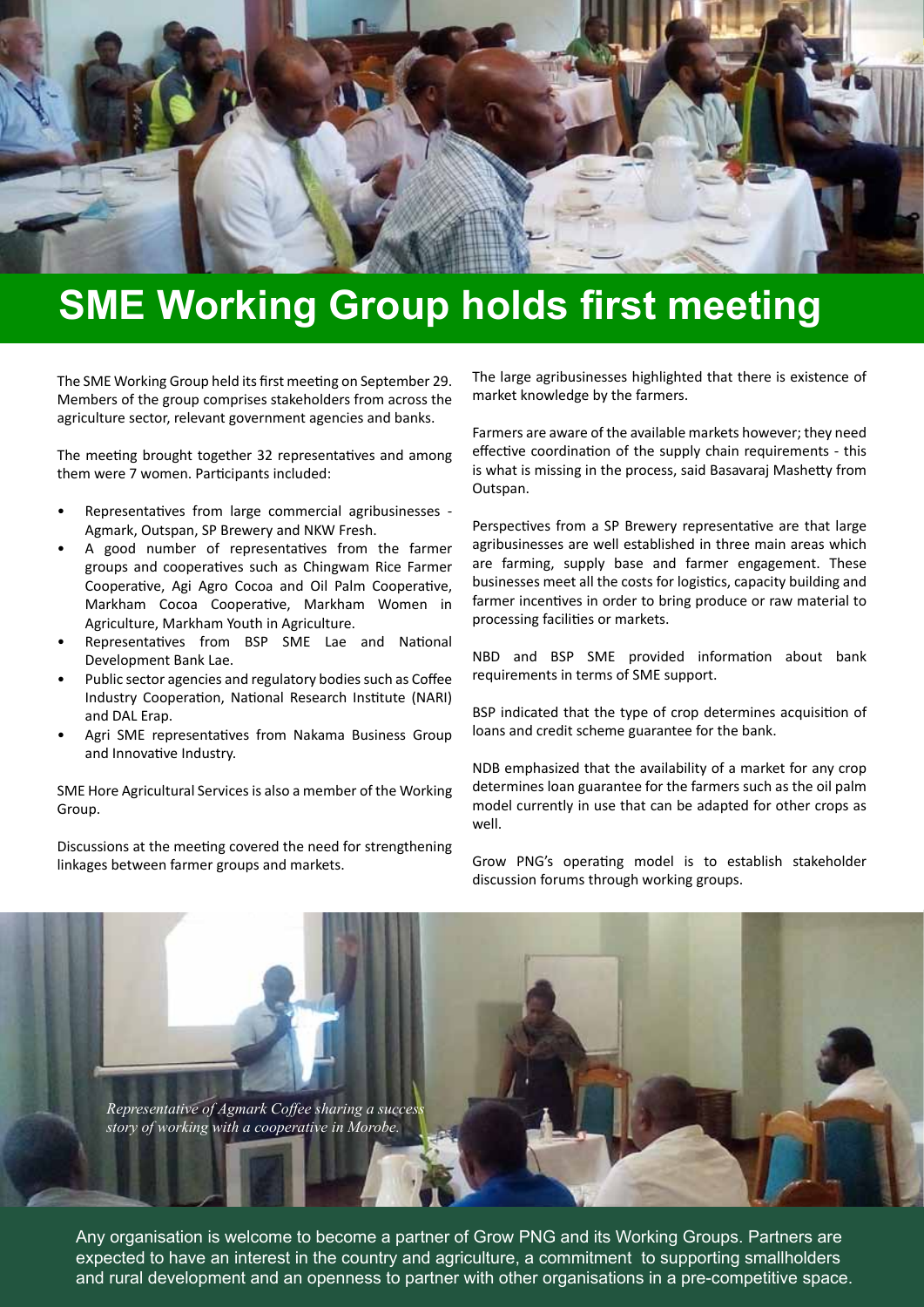### **Household Income Baseline Survey**



A household income baseline survey for Markham was done in September.

The survey was focused on income levels of people and farmers who are growing and selling garden food.

The aim of the survey was to gather data which will assist in building partnerships between farmers, government agencies, agribusinesses to develop the agriculture sector in the district.

Following the survey, information such as how much the farmers earn for different crops like banana, watermelon, peanuts; the distance they travel to a market; which markets they sell their produce and availability of space at the markets will be analysed by the survey team. The completed data will be provided to Grow PNG in October.

The project was funded by Grow PNG; supported by Deputy Governor of Morobe Willie Simbisi and conducted by Markham Students and Staff Association at the PNG University of Technology in Lae.

Grow PNG engaged the staff and student association to conduct the survey.

Deputy Governor Simbisi is also the local level government president of Onga-Waffa in Markham. He supported the survey through hiring of a vehicle.

Mr Simbisi said the survey was important for agricultural development in the district.

"As a local politician, it is vital to have access to information or data that could help in improving and providing services for the people."

Four major rural markets in the district are the target for gathering of information. These are Waterais, Umi, Leron and Mutzing.

The six-member survey team comprises three staff and three

students.

Survey team leader and chief technical officer with the Agriculture Department at Unitech Timothy Bafiec said the association members appreciate the opportunity to conduct the survey.

"It gives the students and staff exposure on executing applied research in the rural farming communities in Markham.

"We also value this survey as an important point of information for our rural farmers in the district. It is also important to us that Grow PNG have valid and reliable data which can help the entire population in the district in the long run," Mr Bafiec said.

Grow PNG executive director, Ivan Pomaleu said the involement of the Markham students and staff association and the honourable local MP is an important partnership.

"Grow PNG is all about agriculture partnerships and we thank the Honourable Simbisi for supporting the survey team and Grow PNG," Mr Pomaleu said.

The Markham Students and Staff Association was established in 2009. Its objective is to connect students and staff. This is to enable the staff to help the students and also the students to help each other in academic and other relevant activities.

The association has strategic plans to help the Markham rural population which includes awareness about cross-cutting issues that have positive and negative impacts in the rural communities.

The association at present has 11 students and 15 staff and the patron is Alex Nona.

It conducted educational awareness in primary, high, technical and secondary schools in Markham district in 2009.

Annually, the association conducts get-together meet for the students and staff, and graduate night for graduating Markham students.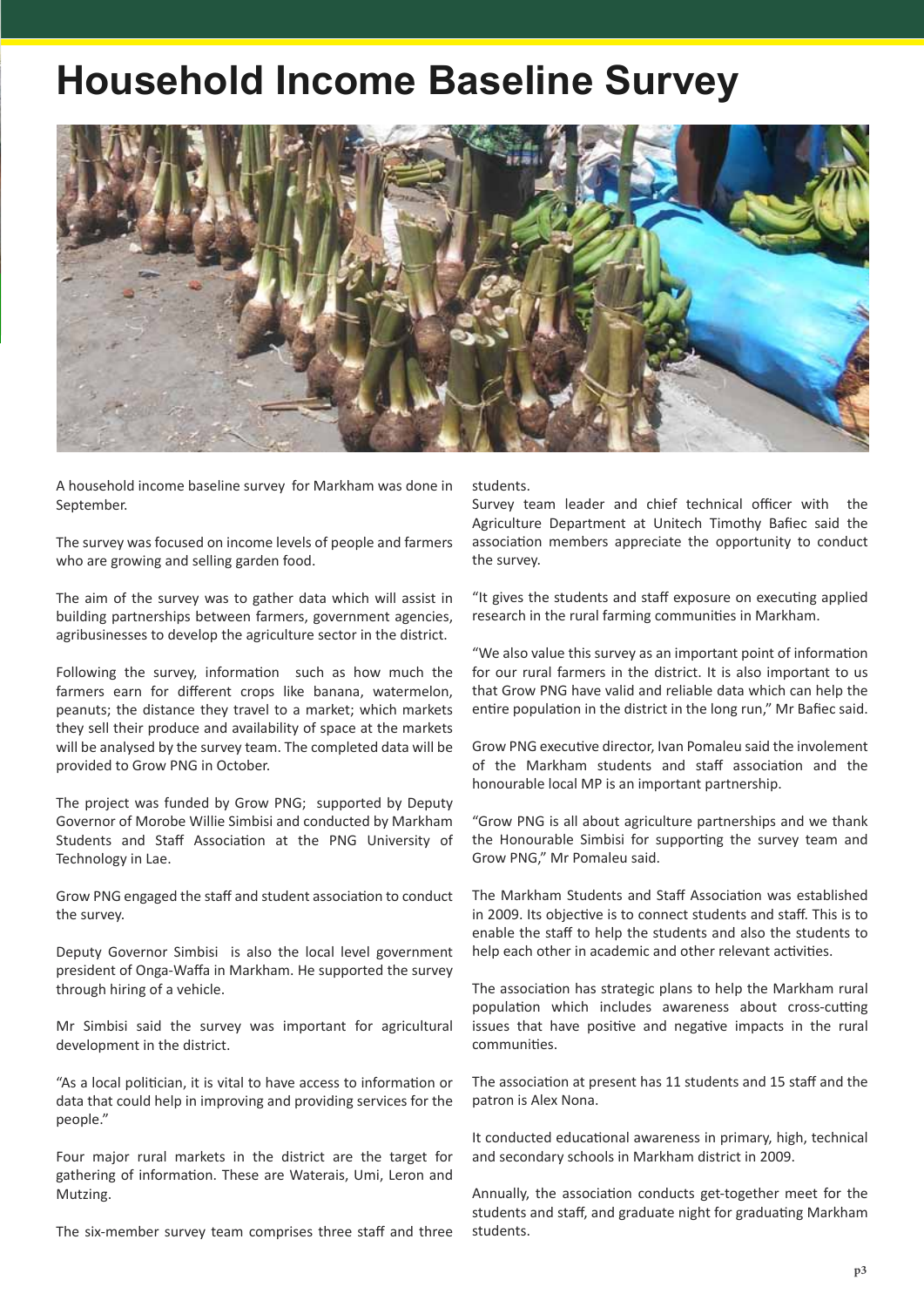

### **Forty-one attend digital workshop**

Forty-one people attended the one-day Digital Awareness Workshop in Lae on September 24.

PNG University of Technology Teaching and Learning Unit conducted the workshop that focused on creating awareness about the importance of adjusting to changes to continue to stay engaged with customers and stakeholders.

The workshop's objective was to review the changing landscape, identify key challenges and build an appreciation with stakeholders about what adjustments are necessary in personal, society and business conduct.

The workshop discussed:

- Key changes in the operating environment
- Impact of covid- 9 in work-place settings generally and specifically in agriculture
- Technologies such as zoom, webex meeting that address these emerging challenges
- Implications of not adjusting to these changes
- Advantages and disadvantages of Digital Events
- Examples of digital networking practices in stakeholder consultations, market access and digital payment that benefited farmers.

A feedback form was provided to participants to assess the main components of the workshop such as content, delivery, and key lessons learnt. The responses indicated that most learnt something new and would like for more such workshops to be conducted targeting specific groups of people such as farmers.

Participants were farmers, agribusinesses, financial institutions, supply chain, representatives, ICT practitioners, online communicators, those who could benefit from future electronic changes in management practices and any individuals or organisations who were interested in determining what the future business practices under covid-19 would look like.

A representative from Grow Asia also provided insight into the organisations digital learning program by connecting to the meeting online using zoom.

Grow PNG Executive Director Ivan Pomaleu (OBE) said the operating environment is changing whether in communication or in the way business is done.

"Grow PNG's work is built around engaging with stakeholders

regularly. When the program was designed one year ago, that engagement was expected to be in person.

"In most cases, even though there may be some instances when meetings will become phone meetings, rather than face to face meetings, this mode of interaction with stakeholders is under challenge, "Mr Pomaleu said.

Covid-19 has brought about new impositions on face to face meetings. Social distancing and sanitation behaviours require minimizing person to person contacts in a business environment. But work must continue, and interactions must be managed in such a way as to be compliant with the changes.

Mr Pomaleu said the stakeholders particularly farmers and landowners need to be aware of those changes, and what it means to them.

"We need to appreciate the gaps and seek to close it. An intervention need not be even about technology. It should be about workplace practices and the advantage of being part of the adjustments to these new practices early.

"We need to just step back and talk about work adjustments that we must take. Ultimately, we perceive that encouraging and understanding of how business practices will evolve under a new normal is the first step in embracing new ways of doing things. This should translate into more interest and commitment to adopting new ways of doing things using internet-based conferencing technologies such as zoom, webex and go to meeting."

With the help of new digital ways of working, it is still possible to hold a meeting or workshop. Many workshops and meetings can be redesigned. It all starts with an entry point and a good way to begin is to focus on the potential and positive effects of connecting and collaborating in a digital environment.

Grow PNG's mandate is to build stakeholder partnerships in and around agriculture and to utilise agribusinesses development to address growth in agriculture and farmer livelihoods and welfare.

An important part of its work is to improve knowledge and information in agriculture, whether it is in technology, farming practices or business management through learning events such as the Digital Awareness Workshop.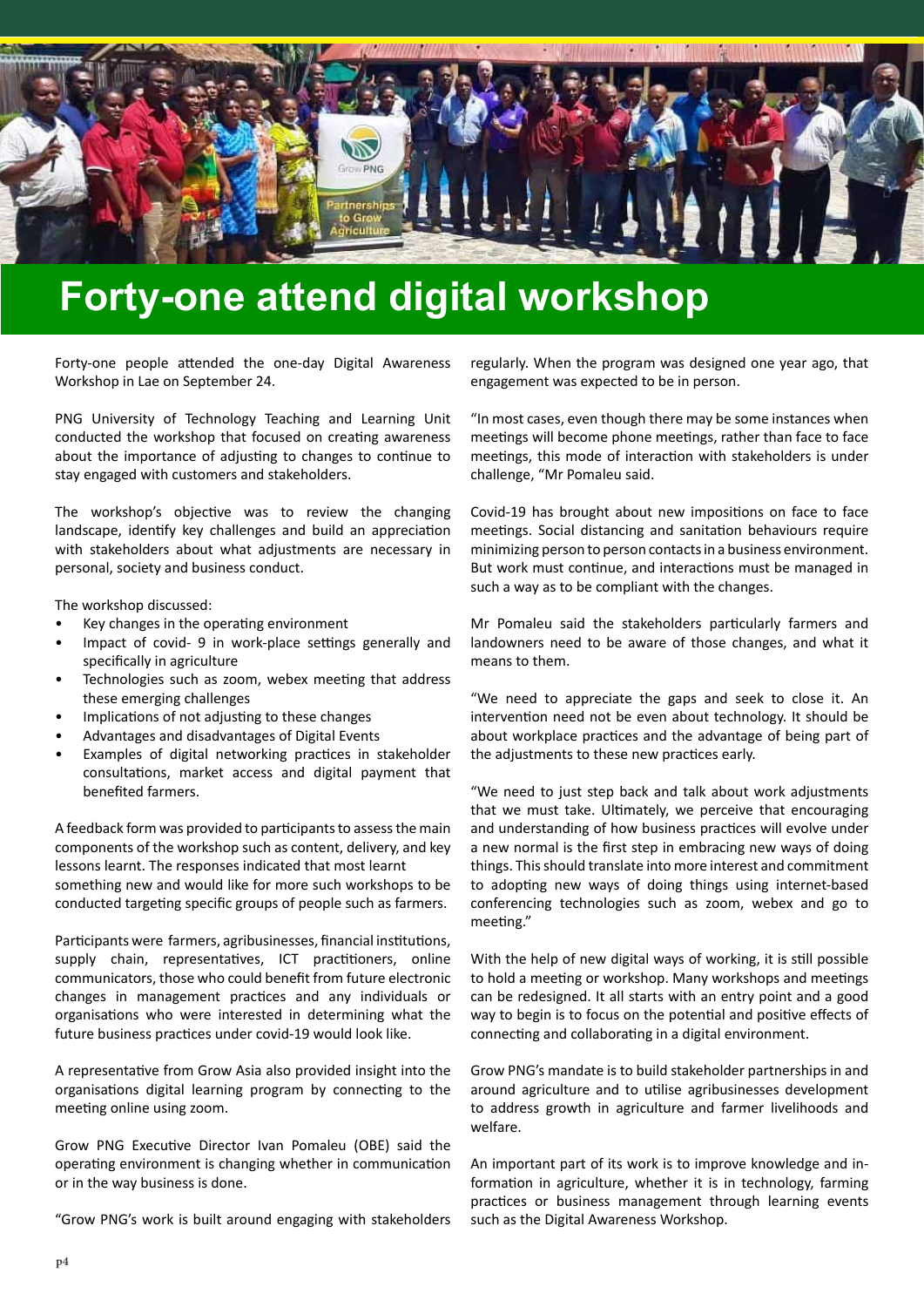# **FARMING**

## What is Agricultural Subsidy?

Agricultural subsidy or agricultural incentive is a form of financial support provided to farms, agribusinesses and agricultural organisations by governments.

Farms, agribusinesses and agricultural organisations use the funds to supplement their income, manage the supply of agricultural commodities and influence the cost and supply of agricultural commodities such as rice, peanuts, corn, sorghum, soyabeans, sugar, milk, beef, pork and lamb.

Agricultural subsidies were initially developed to stabilize markets, help low-income farmers, and aid rural development. The Common Agricultural Policy (CAP) in Europe came into effect in 1962 to improve agricultural productivity. According to the European Commission, the act aims to:

- Support farmers and improve agricultural productivity, so that consumers have a stable supply of affordable food.
- Ensure that European Union (EU) farmers can make a reasonable living.
- Help tackling climate change and the sustainable management of natural resources.
- • Maintain rural areas and landscapes across the EU.
- Keep the rural economy alive by promoting jobs in farming, agri-foods industries and associated sectors.

Countries that subsidise the agriculture sector such as Canada, Malawi, India, South Korea, China, United States and Japan do this through different established systems to support the industry for economic reasons, food security and sustainability and helping farmers to maintain their farms, farming activities or businesses. New Zealand, however abolished farm subsidies in 1984 because of market distortions, over-production and degradation of marginal lands.

In Canada, the agricultural subsidies are implemented by the government's Agriculture and Agri-Food Canada. The government grants and subsidies for Canadian agribusinesses include programs such as AgriInvest, AgriStability, Canadian Agricultural Loans Act and Farm Credit Canada.

AgriInvest is a federal program that helps farmers protect their businesses from a decline in profits. Each year a farmer receives up to \$15,000 from the federal, provincial and territorial governments to match any savings they have set aside. The AgriInvest account grows as farmers make annual deposits based on a percentage of their allowable net sales. Each farmer can deposit up to 100% of their allowable net sales annually, with the first 1% matched by the government.

AgriStability protects farmers from big margin declines in their income which may be a result of rising costs, a faltering market, or production losses. Through AgriStability, farmers are protected when their net farming income falls below 70% of their recent average. The costs of AgriStability are shared by the federal (60%) and provincial (40%) governments. The maximum



payment a farmer can receive under the AgriStability program is \$3.0 million.

Canadian Agricultural Loans Act (CALA), allows agricultural producers to qualify for a repayable loan guarantee of up to \$500,000 to help them access credit for their business. Farmers can use the loans to establish, improve, or develop farms. Agricultural co-operatives can also access loans to process, distribute, or market the products of farming. Under the CALA, the federal government guarantees to the lender repayment of 95% of a net loss of an eligible loan. The maximum aggregate loan limit for any single farm operation is \$500,000. The maximum aggregate loan limit for agricultural co-operatives is \$3.0 million. Back Taxes(added).

Farm Credit Canada allows farm operations such as food processing business, farm equipment plant, or agri-biotech companies to access financing to purchase or improve land, buildings, or equipment; buy quotas or livestock; expand business domestically or export products; make environmental improvements; and fund diversification projects.

Malawi Implemented a coupon system in 2006-2007 through the Malawi Government Agricultural Inputs Subsidy Programme which promoted access to and use of fertilizers in both maize and tobacco production to increase agricultural productivity and food security. The coupon subsidy could be redeemed by the recipients for fertilizer types at approximately one-third of the normal cash price. According to policy conclusions of the Overseas Development Institute the voucher for coupon system can be an effective way of rationing and targeting subsidy access to maximize production and economic and social gains. Many practical and political challenges remain in the program design and implementation required to increase efficiency, control costs, and limit patronage and fraud.

The United States government at present pays farmers and